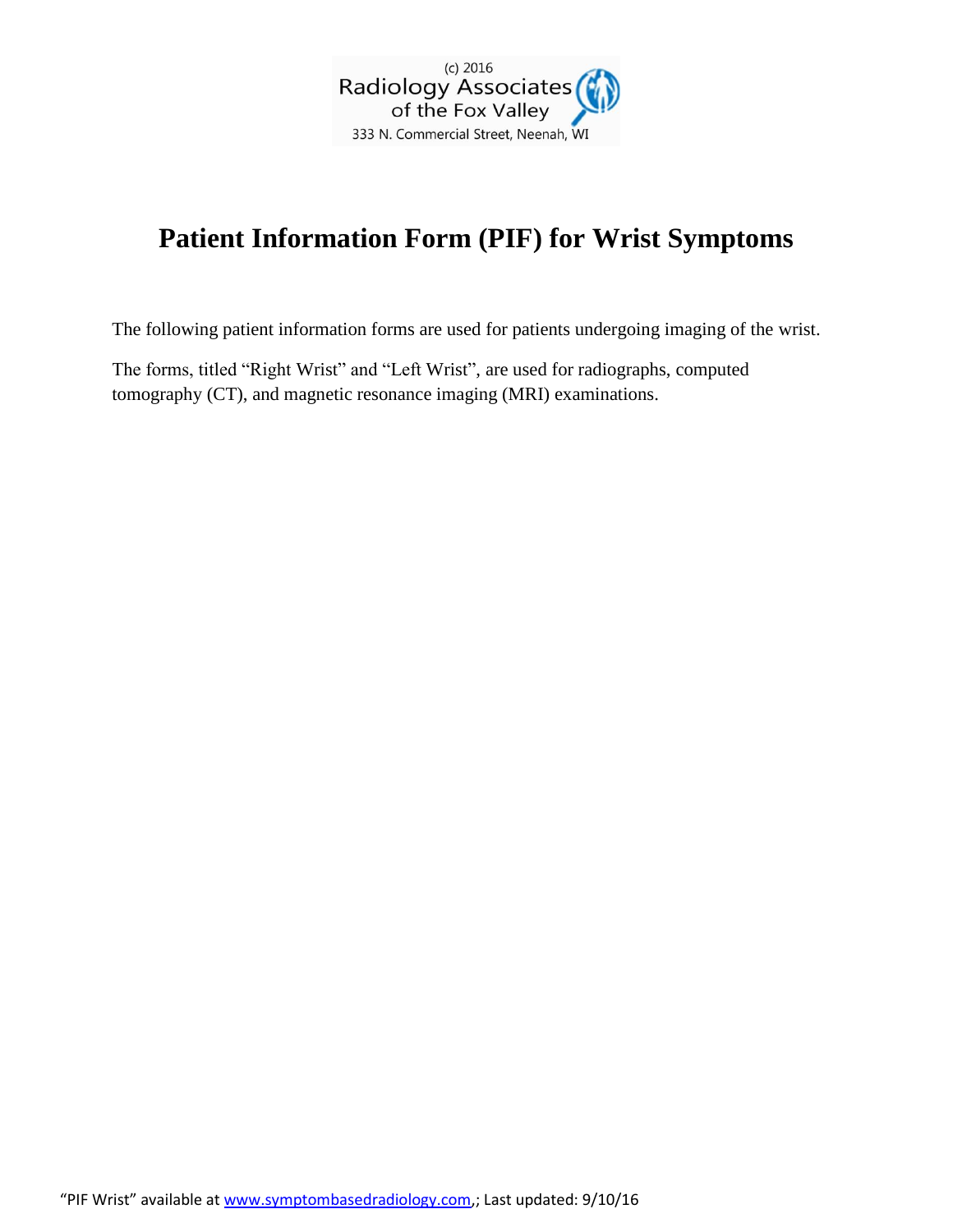| Patient Name: Name: Name and Separate and Separate and Separate and Separate and Separate and Separate and Separate and Separate and Separate and Separate and Separate and Separate and Separate and Separate and Separate an | Previous exam:                | YES NO | $(c)$ 2016                                                                                                                                                         |
|--------------------------------------------------------------------------------------------------------------------------------------------------------------------------------------------------------------------------------|-------------------------------|--------|--------------------------------------------------------------------------------------------------------------------------------------------------------------------|
|                                                                                                                                                                                                                                | Patient pregnant:             |        | Radiology Associates                                                                                                                                               |
| Medical Record #: Next Record #:                                                                                                                                                                                               | Patient breastfeeding: YES NO |        | of the Fox Valley                                                                                                                                                  |
| Please mark the location of any pain:                                                                                                                                                                                          | <b>Right Wrist</b>            |        | 333 N. Commercial Street, Neenah, WI                                                                                                                               |
| r ror                                                                                                                                                                                                                          | Ξ<br>Back                     |        | How long have you had your symptoms?<br>Have you had prior surgery done on your<br>wrist? If so, please tell us the approximate<br>$date(s)$ and procedure $(s)$ : |

**If your pain is from an injury**, please tell us the date of the injury describe what happened:

| Please put a check if you have any of the following:     |  |
|----------------------------------------------------------|--|
| Neck and arm pain with my wrist pain.                    |  |
| Pain when I move my wrist.                               |  |
| Decreased range of motion in my wrist.                   |  |
| Pain which is worse with motion and relieved by rest.    |  |
| A lump on my wrist                                       |  |
| Abnormal sensation on the little finger side of my hand. |  |
| Abnormal sensation on the thumb side of my hand.         |  |
| Decreased grip strength.                                 |  |

Have you ever been diagnosed with cancer? YES NO If yes, what type? \_\_\_\_\_\_\_\_\_\_\_\_\_\_\_\_\_

| Call result?                       |  | No Yes   If "Yes", provider name/number:           |  |
|------------------------------------|--|----------------------------------------------------|--|
| Known follow-up appointment?       |  | No Yes   If "Yes" indicate date/time and provider: |  |
| For CT and MR studies              |  |                                                    |  |
| Was IV contrast injected?          |  | No Yes I If "Yes":<br>mL of<br>(contrast type)     |  |
| Hydration protocol?                |  | No Yes   If "Yes", provide details:                |  |
| Patient premedicated for contrast? |  | No Yes   If "Yes", provide details:                |  |
| Abnormal response to contrast?     |  | No Yes   If "Yes", provide details:                |  |

## **FOR TECHNOLOGIST USE ONLY (Fluoro time: \_\_\_\_ sec)**

"PIF Wrist" available at [www.symptombasedradiology.com,](http://www.symptombasedradiology.com/); Last updated: 9/10/16